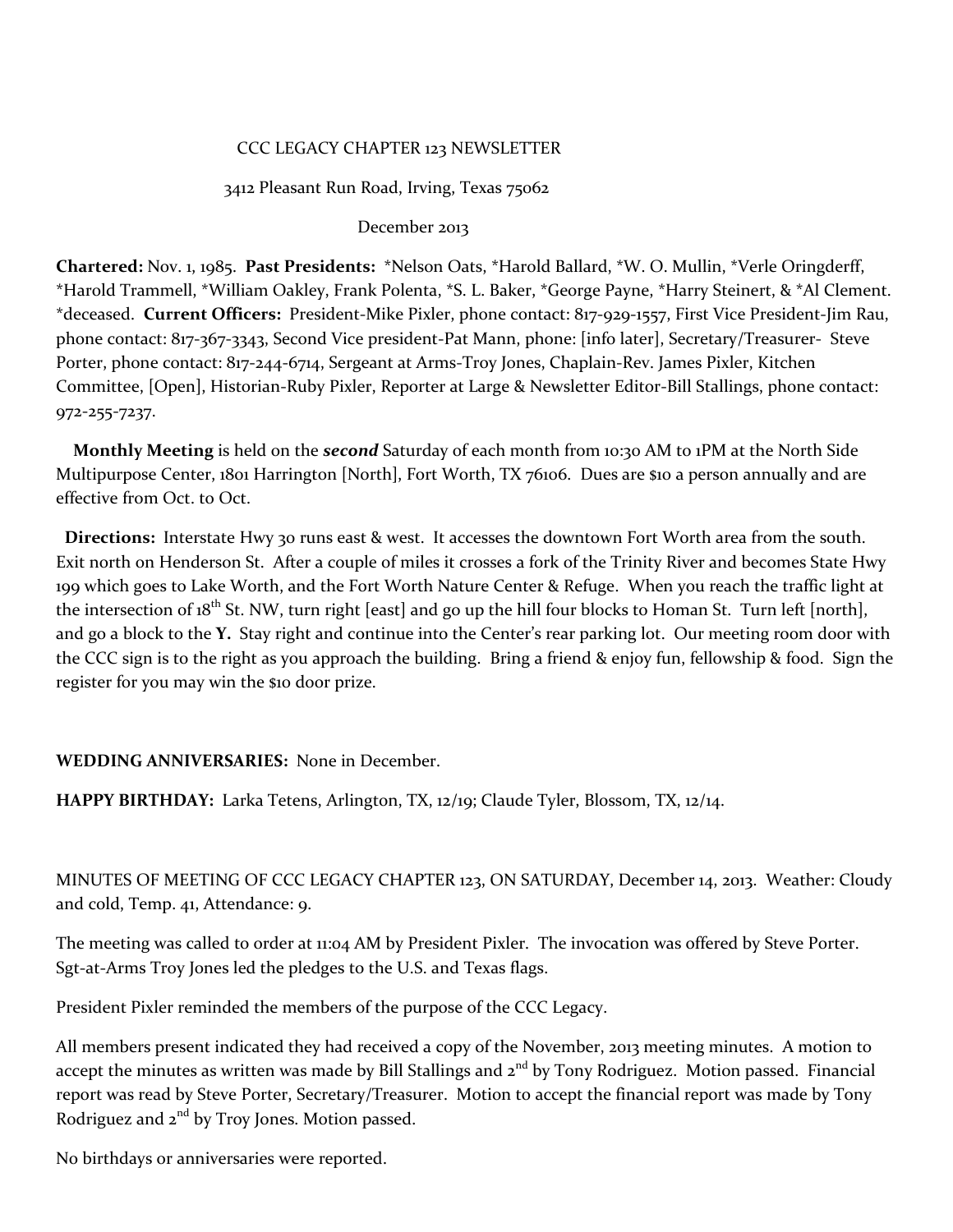Under old business the need to assure that all members are current on chapter dues was discussed and the need to build the number of members belonging to CCC Legacy National.

Under new business toe CCC bui8lt structure at Casino Beach on Lake Worth were discussed. President Pixler has bet with city officials and is seeking written assurance that the structures will be preserved and not be demolished.

The poem "Twas the Night Before Christmas" was read by various members in three different languages. Quite entertaining. Gifts were exchanged and the can was passed. The \$10 door prize was won by Troy Jones.

The blessing was offered by Jim Rau. Motion to adjourn by Bill Stallings, 2<sup>nd</sup> by Tony Rodriguez. Motion passed and we adjourned at 11:59 AM.

The kitchen committee was short-handed, but an ample and delicious meal was enjoyed by all present.

Respectfully submitted,

Steve Porter, Secretary/Treasurer

### **The President's Corner, 9 December, 2013**

The subject for this corner is: The CCC Legacy family will move forward in 2014.

Merry Christmas and Happy New Year! December is a special time of the year for most of us. We celebrate the birth of Jesus, the reason for the season, Christmas with family and friends and a time to bring in a new year.

A part of the CCC Legacy family moving forward in 2014, is remembering the passing of our family members in 2013. Each one remembered and missed by family and friends for the special person they were. Juan Lujan, 91, CCC Company 1855, passed 22 November, 2013, and Hermon Elliott, 92, CCC Company 843, also passed 22 November, 2013.

It was noted by one of the "Boys" that at each of the gatherings, WE, with we being those in attendance always go over and over the things the CCC did from 1933-1942. I must say that is a part of the purpose listed in the meeting agenda. However, the agenda has been updated in recent history to reflect the CCC Legacy's purpose and mission and the intent of the chapter in support of the CCC. We shall NEVER forget what the CCC accomplished during their active years. We can't and will not forget those times. That's why we are here. That's what we do, in the CCC Legacy. It is, in part, the goal in CCC Legacy Chapter 123 to move forward in 2014 by becoming more involved with the youth of the state and the nation. That includes, but is not limited to, more information on programs such as the 21<sup>st</sup> Century Conservation Corps, and/or Southwest Conservation Corps, jut to mention a couple of the programs. We must if the chapter and the legacy is to survive in the future. We need to move forward by offering our knowledge, and to volunteer in the areas that we excel. We all have something to offer. The same people doing the same thing, does not help the chapter or the legacy. We will be drawing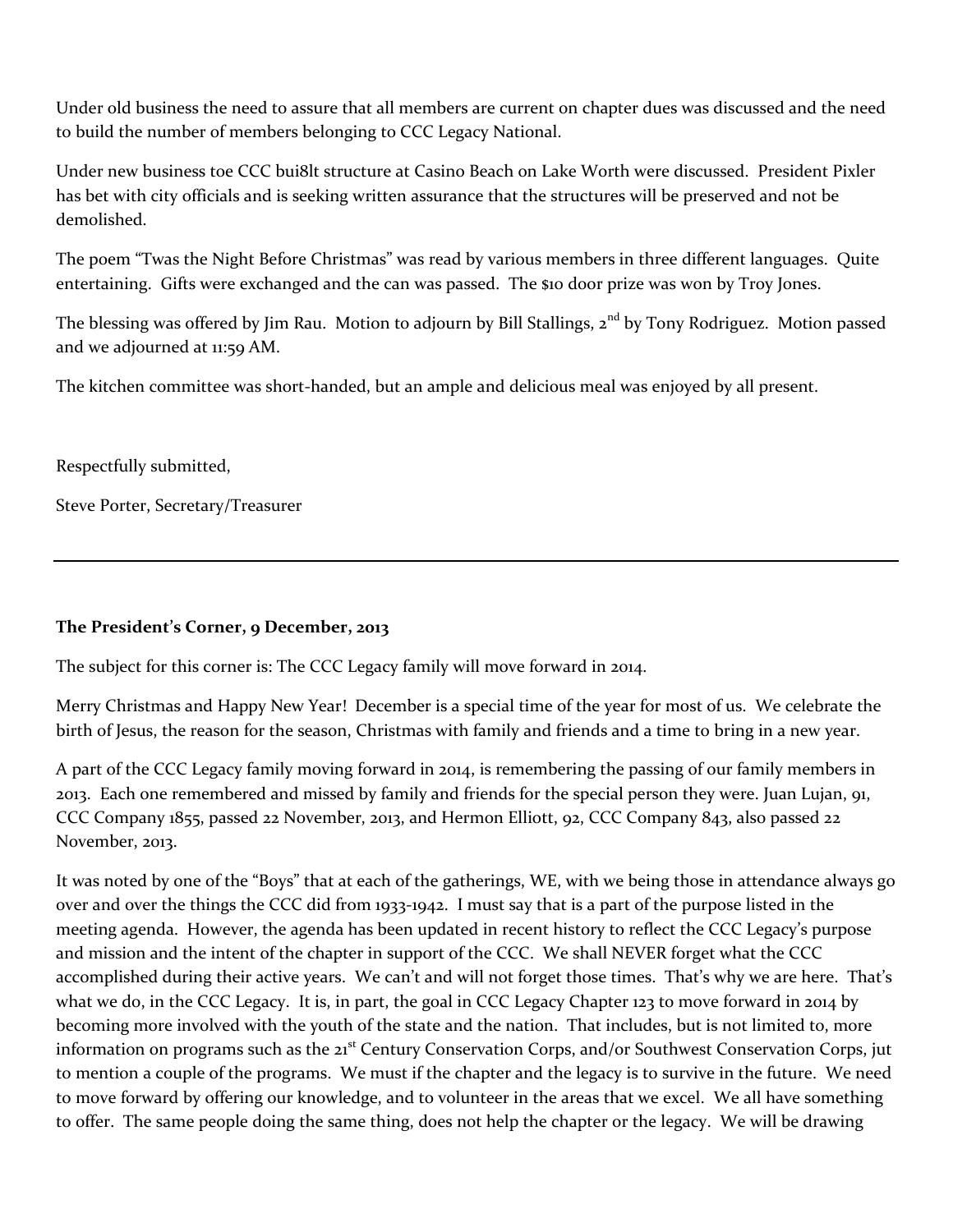from the resources during 2014. The CCC Legacy family will be moving forward in 2014. With your help, it will be the most productive to date.

Hope to see you next year at the meeting, 11 January, 2013. Oops, did it again; 11 January, 2014. Things you might think about prior to the meeting: the Marshall's office @ Casino Beach and possible useage of the building should it become available in the future; Mapping of CCC structures around Lake Worth, and/or WPA projects in and around the city of Fort Worth; the second annual CCC Day at the FWNC&R, 29 March, 2914, location TBD; the 50<sup>th</sup> Anniversary of the founding of the Nature Center and the 40<sup>th</sup> for the Friends of the Nature Center; and maybe some of the events on 22 March, 26 April, or the Buffalo Boogie on May 10<sup>th</sup>. It is a lot of "stuff" to think about and help with as we move forward in 2014. Have fun.

Yours in Service.

Mike Pixler, President, CCC Legacy Chapter 123 RUAVET@aol.com 817-929-1557

# A Big Oops Has Occurred

In the Minutes above you may have noted that no birthdays for the month were reported. Well, we really dropped the ball by forgetting Larka Tetens birthday of December 19<sup>th</sup>. Our long time member Claude Tyler of Blossom, Texas, also celebrated his birthday on 12/14. A belated Happy Birthday to them both!

# **A REMINDER**

As mentioned above, we want to remind everyone to renew their membership dues to our national organization, CCC Legacy, P.O. Box 341, Edinburg, VA 22824. It is \$20 a year, and if you are not a member or have let your dues lapse, please help support our national organization. Our Chapter 123 dues are still \$10, with our CCC "Boys" given life memberships. That does not apply to the national organization.

# We Now Begin a Visit with One of Our New Members

We first met Edward Schuckert at the 2012 CCC Legacy Reunion in Montana. Ed is a CCC "Boy" and was born in California in 1925. Ed has kindly permitted us to use some of his story, so with some editing of length, here it is in his own words:

"I was one of six children and being the baby, I knew little of the internal matters of the family. I was totally unaware that our family, as with others of the times, was poor and did without clothing and food. My father left the family in 1927, and he and my mother divorced shortly thereafter.

Mother worked in a café earning \$10 a week to supplement the \$65 per month ordered by the court as child support. Times were difficult for those old enough to understand, such as mother and the two older brothers. The three younger ones, a brother, sister, and I didn't know the difference, believing that life was just this way. The others struggled to support the family. One brother that learned of the CCC enlisted in 1935 and was sent to a camp at the confluence of two rivers in Oregon. The \$25 sent to my mother each month of his \$30 earned was like pennies from heaven. Unknown to us kids was that mother's health went into a decline. We kids didn't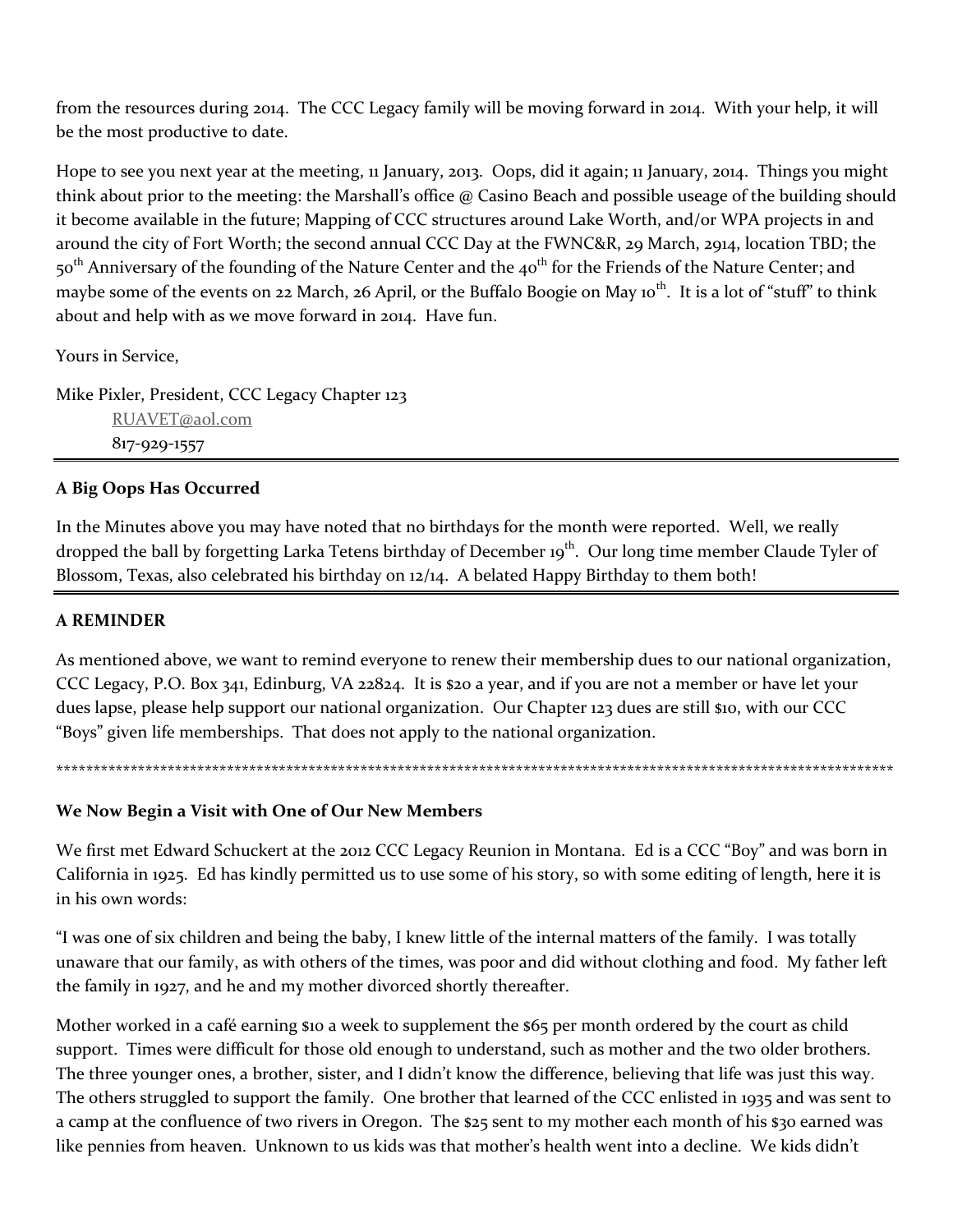realize that our mother had cancer of the cervix and could no longer function as the leader of the family. Another brother joined the CCC's in 1938. Though my father abandoned the family at my age of two, the court expected him to continue support of we young'uns. My sister and I were situated with a family here from Canada where we attended school in Los Angeles. I was asthmatic and soon became so ill that I needed to be relocated to a different climate. Father was informed that I would die if kept in the Los Angeles climate.

Dad placed me with two German people located in Lockwood Valley, Ventura County, California. They felt the responsibility of caring for me was too much, and asked my father to take me from them. I was scarcely 14 years old, and a local school teacher, with whom I lived for 3 months, took me in. Winter arrived when this teacher moved to Ventura, California, and I was about to be returned to Los Angeles, when another place was found. I landed on a 640 acre ranch in the same area with the elderly owners for the next 12 months. Due to my schooling, I needed to return to Los Angeles so I could continue. An older brother took me in to live with him and his wife, which was against her will. While attending the  $10<sup>th</sup>$  grade, I had my ups and downs with her. I returned to the ranch for the summer months, after which, schooling again in the city, but not with the brother and his wife. The only place remaining was with my other older brother who had a flying school and a small office building. Until WW II started, I lived in that 12X14 office building on the airport, presumably as a night watchman. I rode a school bus to school from this point.

I was age 16 when the Japanese attacked the U.S. on December  $7<sup>th</sup>$ , 1941. The flying school came to its' end and so did the small house I lived in for the past 3 months, so I was out on the street again.

My brothers liked the CCCs and what they gained from their enrollment, so I was aware of the program. It would be one month of waiting before I could enroll. I was only 16 and needed to be 17 with parental consent. I located my father and explained that I needed his written consent to enroll, and so I lived with him and his new wife until January  $8<sup>th</sup>$ , 1942, when I rode the streetcar to downtown Los Angeles and enrolled into the CCCs.

Each of my two brothers that enrolled previously had been sent to exceptional locations; one to the Rogue River area in Oregon and the other to the Sequoia National Park in the Sierra Nevada Mts. of California. I had great hopes of getting an assignment a great distance from California thinking of an exciting train trip. With the war underway, funds for the CCC were rapidly dwindling. Other than returning some enrollees to their home states, transportation by rail was finished. Buses and Army trucks were the mode of transportation. Enrollees were assigned to existing camps nearest their home city. Those of us inducted on January  $8<sup>th</sup>$ , in Los Angeles were trucked to Mill Creek Camp No. 1943, sixty five miles away to the east. We were loaded onto a 1939 Dodge military truck. It was governed at 35 miles per hour because that was the National speed limit during WW II to save fuel. The ride, on hard fold down seats, was very uncomfortable.

A Lt. Whitaker was waiting for the new enrollees as he ordered us off the truck and told us to line up. Roll call was next, our first introduction to a military way of conducting ourselves. Single file, we were led to the camp storeroom, received our issue of clothing and work boots, all of WW I issue and they may even fit; and then directed to our quarters in Barracks A. We found a cot, obtained sheets and blankets and set up housekeeping. The following three days were consumed by fire training administered by a Forest Service foreman. The instructor introduced the new CCC boys to the elements of fire; what makes the fire burn. He taught the dangers associated with wildland fires, and the introduction to fire tools and their use. We were another three days or so loitering in camp before any crew assignment, adjusting to camp life.